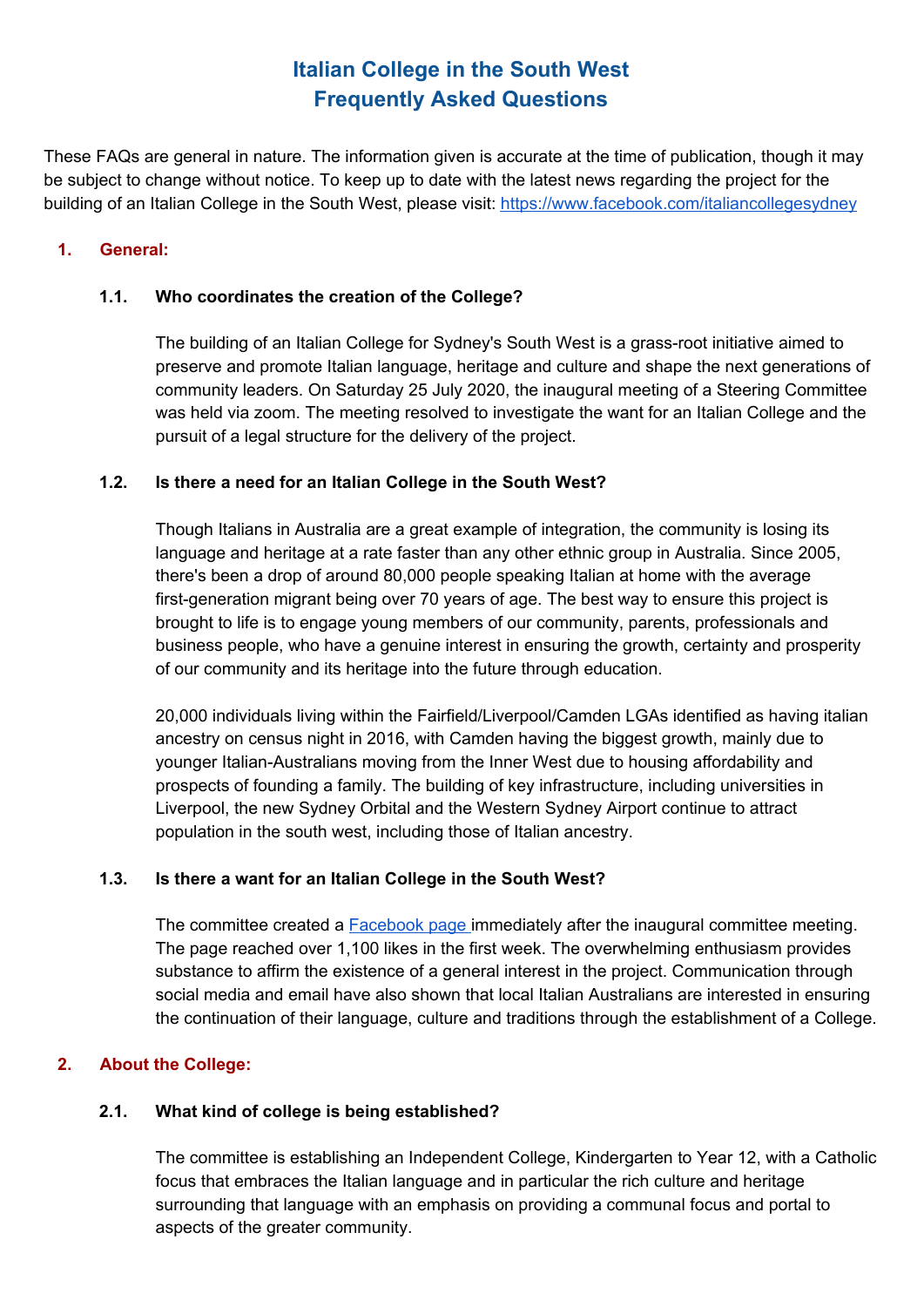### **2.2. When you say 'South West Sydney', which areas are being considered?**

The proposed school location would be within the new Aerotropolis and Western/South Western Sydney Growth Areas. The exact site has not been confirmed yet. Ideally, it would have to allow students from the Fairfield, Liverpool and Camden LGAs to reach the site with ease.

The committee is considering a number of sites and assessing them on its merits. It may be that initially, the school will operate from existing premises and at an agreed timeline move into a definite and purposely built site. The committee welcomes suggestions for land within the south western area, of individuals and groups that are able to assist.



#### **2.3. Is this going to be a 'Catholic' college?**

As an 'Italian College', the committee is eager to establish a school that teaches the fullness of the Catholic faith with passion, vigour and authenticity. The College represents a Catholic response to the needs of the Italian community in Australia, which expects and deserves Catholic religious education to be taught and embedded into the rich cultural and linguistic dynamics of the school and its community. It is expected that as with Catholic schools in Australia, religious



education will be a compulsory subject at the College. The committee is exploring association with a distinctly "Italian" Catholic charisma to shape its teaching and learning philosophy.

#### **3. Teaching and Learning:**

#### **3.1. What teaching model is being adopted?**

The key pedagogical model is bilingual education, at least from Kindergarten to Year 6. The allocated learning time is expected to be divided equally to account for learning in the two languages. The benefits of bilingualism have been largely proven through extensive research for decades. At a high-school level, students would begin to make decisions for their pathways into the future. The school wishes to cater for a variety of academic pathways. Italian, as a subject, will be compulsory until Year 12.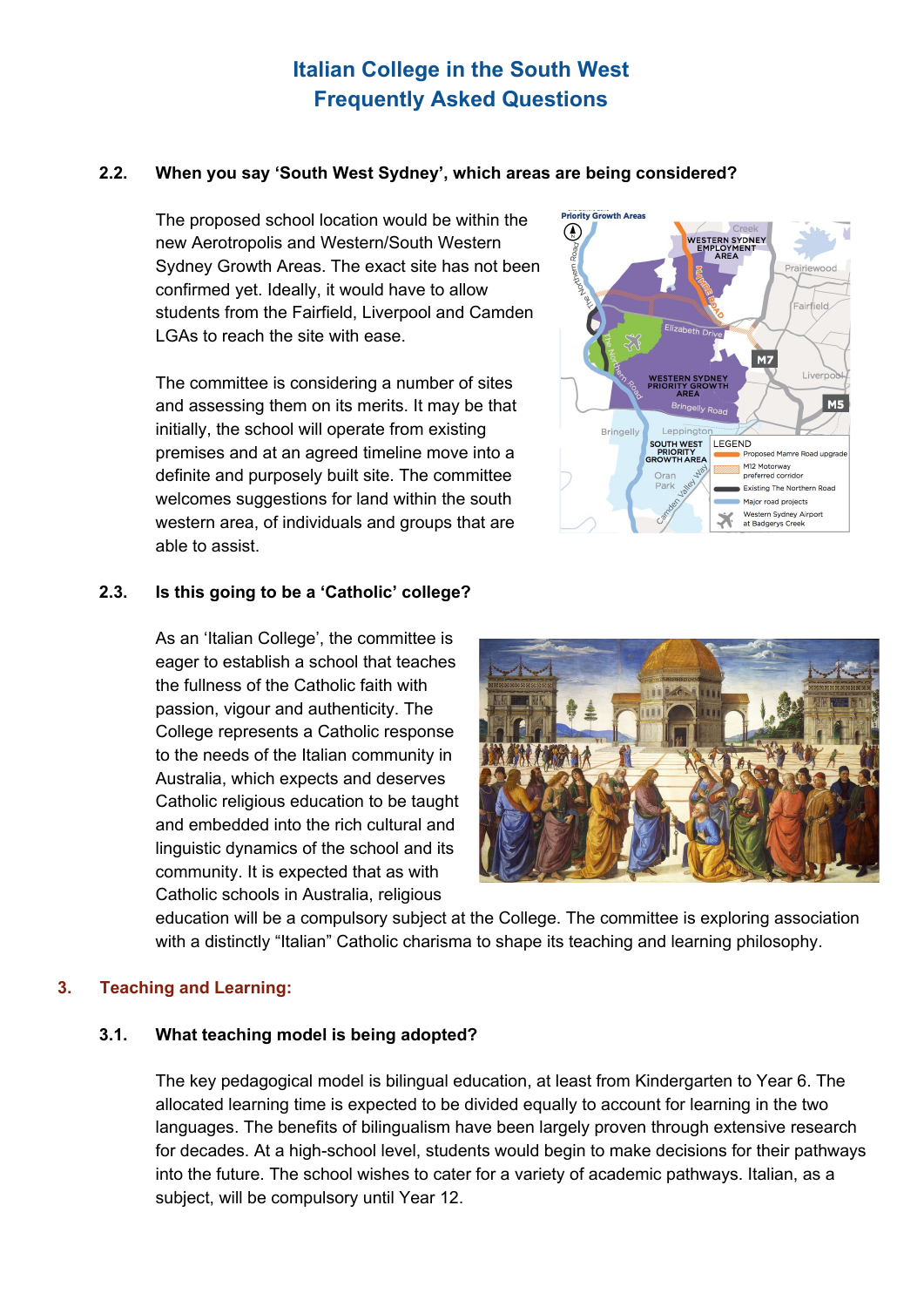### **3.2. Are children expected to be bilingual before reaching Kindy?**

There is no expectation that students would have a mastery of the italian language prior to kindergarten. The purpose of the school is to form students within a bilingual setting as part of its mission and pedagogical focus. Students with a high level of proficiency in the language prior to Kindergarten may be placed in accelerated classes to best support and extend their knowledge, practice and application of the language.

#### **3.3. Will native language speakers be recruited to teach Italian?**

Within the means of the College and availability, it is expected that native teachers will be recruited to teach italian and those KLA subjects delivered in Italian would also be taught by teachers possessing excellent degree of proficiency in the language and teaching qualifications.

#### **3.4. Will the college be an Australian school or international school?**

The College teaching modes will be based on the Australian Curriculum as applied by the NSW Education Standards Authority (NESA). NESA policies and rules will continue to guide all aspects of teaching and learning at the College. The qualification pathways offered by the school are expected to be the *Higher School Certificate* and the *International Baccalaureate*, to allow students direct entry into overseas higher education institutions, including Italian universities.



### **3.5. Will students be encouraged to be leaders in their broader community?**

One of the principal aims of the College is to continue nurturing the growth of Italian Australian leaders within the nation's multicultural landscape. For this purpose, it is important that the college continue to celebrate with pride significant events, traditions and cultural features of Italy and of Italians in Australia, while emphasising the migrant contribution to the Australian national identity, values and way of life.

#### **4. Enrolments:**

### **4.1. What are the expected fees? Will there be provision for children from low-income backgrounds?**

In this initial phase, it is difficult to determine with certainty the fees payable. The committee has however determined that the College intends to be open to all students, regardless of their socio-economic status. Provisions will be made for those who require economic assistance, through scholarships.

#### **4.2. When will the school accept enrolments?**

Enrolments could be open as soon as there is a definite site and proper registrations are made with NESA for the approval to operate a school. The first Kindy intake could be in 2023.